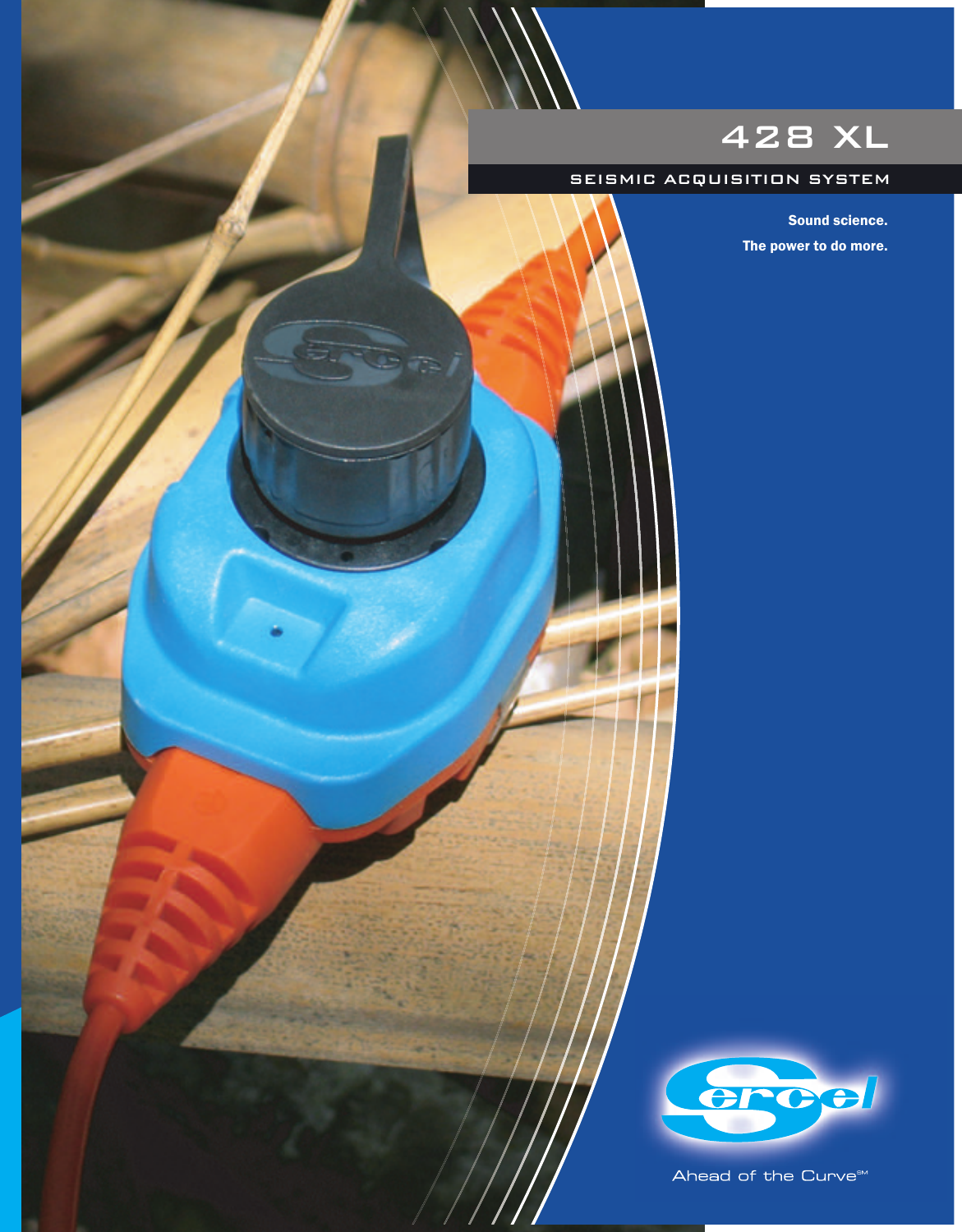# The Next Level



In order to address the growing demands of the geophysical industry for even larger channel counts, high performance digital receivers, and greater layout flexibility; Sercel has expanded upon the well known successes of the 408UL system to include even greater capabilities and expanded ownership value in the 428XL acquisition system. The 428XL offers all new hardware and software which is specifically designed to meet these needs while improving conventional operations. It also maintains compatibility with the 408UL field equipment.

Sercel's 428XL seismic acquisition system is a leap forward in technology, giving you the power to do more:

- •More channels for the highest-possible resolution data.
- Greater electrical efficiency for longer battery life and less downtime.
- More layout capabilities to avoid obstacles in the field, and a wider range of compatible software and hardware platforms.
- •The 428XL makes it easy for your crews to shoot the most accurate data in the least amount of time, with the fewest possible trucks and people in the field.

As customers demand more accurate, higher-resolution data, make sure you're ready with the best possible system in the industry.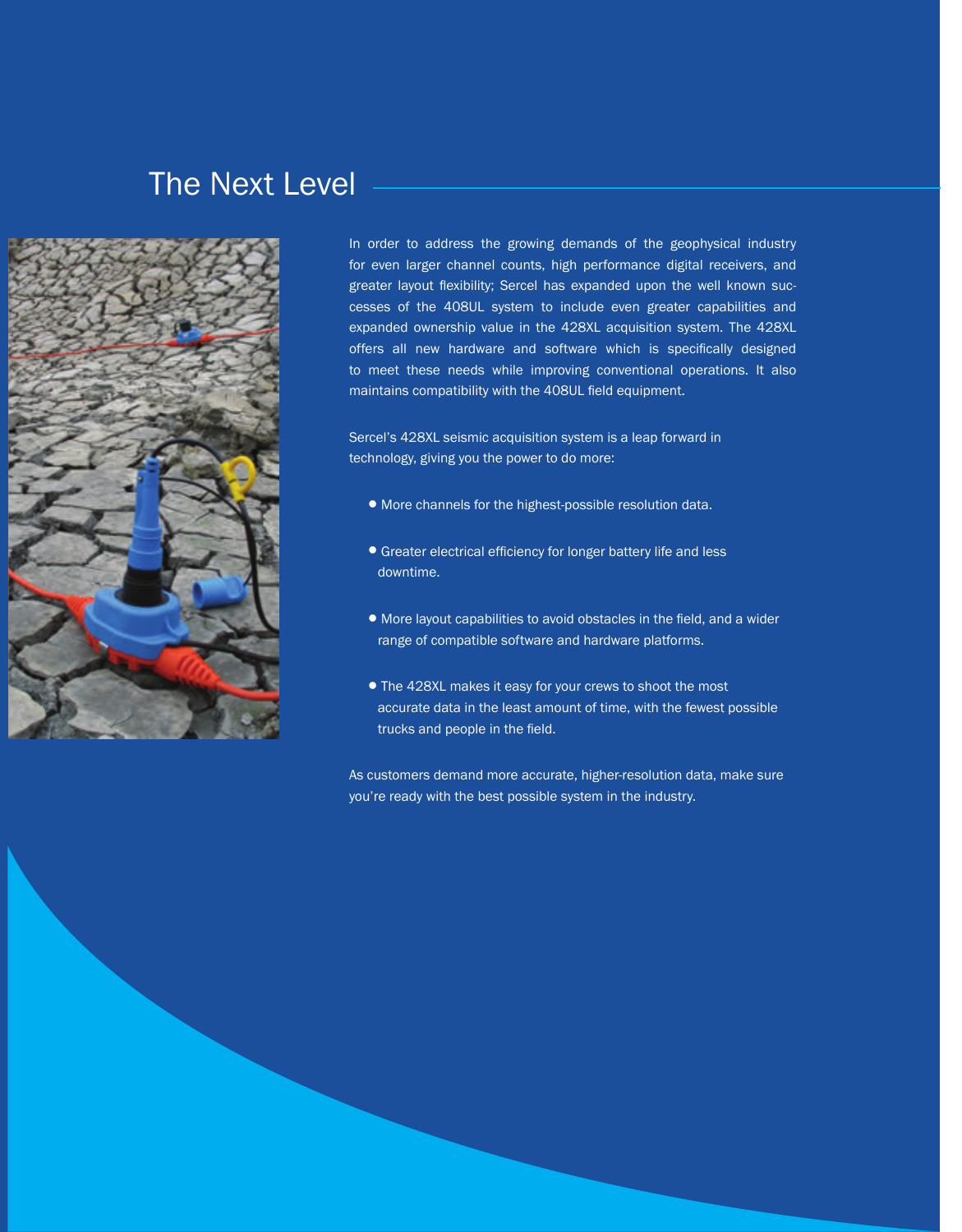## 428XL Features & Benefits

### The Best Ownership Value in the Industry

428XL

In this document we will show you that the 428XL is, today, the most capable seismic recording system in the industry. This system will offer the most advanced technology designed to be the most reliable and most productive system in the field.

The 428XL system has benefited from the vast field experience of the 408UL, the most reliable system in the industry. Owners of the 428XL will accrue this benefit in the form of a *fi ve year warranty* on 428XL Line electronics, the longest in the industry.

In case there should ever be a problem with field electronics, Sercel has revamped its customer service to replace covered equipment with a standard exchange instead of repairing any individual piece of equipment. Our customers will have more of their equipment working for them a greater percentage of the time than owners of any other systems.

### More channels, more accuracy

Sercel's 400 Series of seismic recording systems is the most popular in the world, with the total number of channels sold exceeding any previous to current systems offered.

The 428XL builds on the 400 Series' proven technology, reliability and efficiency with all new hardware and software designed to enable the largest channel count operations in the industry.

With a capacity of 100,000 channels – backed by a new telemetry structure that boosts by 500 percent the number of channels a wire transverse cable can address in real-time at 2 ms – the 428XL gives you outstanding accuracy, speed and ease of use for even the largest surveys.

And newly designed digital receivers – the DSU 1-428 and DSU 3-428 – offer new features such as insensitivity to tilt, reduced power needs and redesigned packaging to move sensors deeper into the ground when planted.

And because the 428XL is compatible with existing 400 Series technology, you can keep your current systems in operation and upgrade when you need additional power in the field.

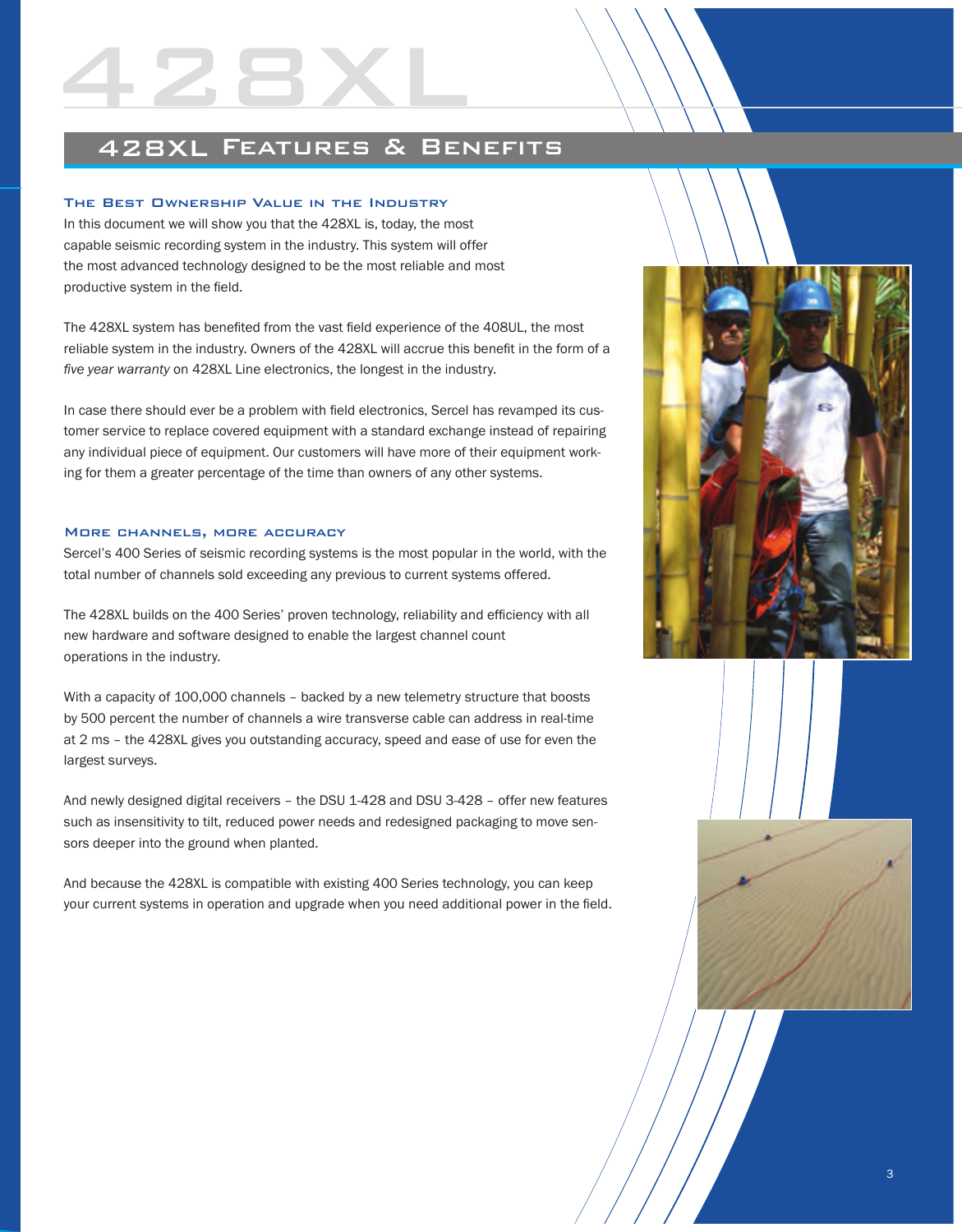# 428XL



 *The 428XL requires less power, lasts longer, and is more reliable than any of its competitors on the market today.*

### Significant weight savings

The 428XL uses new line electronics that are smaller and lighter, and can address more channels as the group interval gets smaller.

That gives you significant weight savings over traditional systems, with a total system weight per channel – including station electronics, line electronics, cables and batteries – that gets smaller as the number of channels increases.

### Stay powered

The Sercel 408UL was the most power efficient system in the world. The 428XL is even better – up to 35 percent more efficient, depending on the type of sensor and the spacing between receiver points, up to 120 seismic channels can be powered up by a single standard  $\pm$  12V battery. That power efficiency makes a big difference in the field.

### More choices

The 428XL offers unparalleled flexibility and efficiency in the field. You choose the set-up and peripherals that will work best for each job, and the 428XL is ready when you are.

For example, the 428XL can be equipped with complete radio telemetry or 100 Mbps Ethernet wireless transverse systems built in. So you can choose wire, radio or both depending on your needs.

The 428XL can also be used with the widest possible range of software and hardware:

- digital or analog receivers
- $\blacksquare$  1c or 3c
- PC or Sun
- Windows, Linux, Solaris

Though the 428XL offers new technology, the system may be used with 408UL Links, giving you



a choice in how and when you upgrade your existing equipment.

The new e-428 system software ensures compatibility, and all existing 408UL applications are fully supported by Sercel – plus, we've made some major enhancements for existing 408UL customers, including an all-new, easy-to-navigate system interface.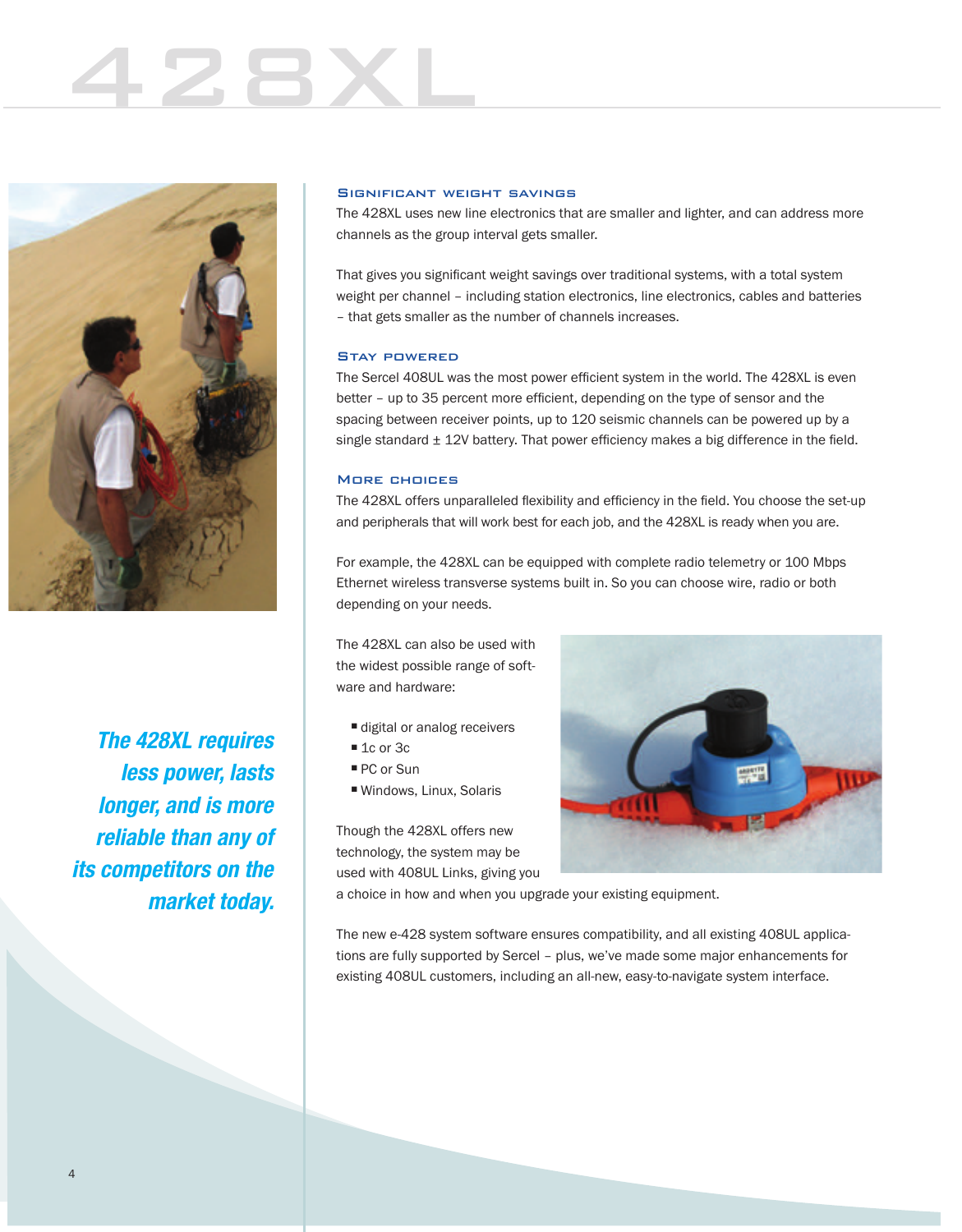## Equipment Profile

The Sercel 408UL has been the most power efficient system in the industry. Based on this same highly efficient design, the 428XL requires less power, lasts longer, and is more reliable than any of its competitors on the market today. The 428XL offers all new hardware and software which is specifically designed to meet the needs of large channel count operations while improving conventional operations. It is also compatible with the 408UL field equipment. Following the successes of the 408UL system, the 428XL has already proven itself a strong addition to the Sercel 400 Series family.



### New Ground Equipment

### 428 Link

Similar in architecture to the 408 Link, the 428 Link is a combination of FDUs (Field Digitizing Units) and cables that can be handled as a single lightweight unit. The length and type of cable as well as the number of FDUs and their intervals are user-defined. The lightest weight and most efficient ground equipment in the industry, including cables, batteries and FDUs is the result. In addition, the sensors connect directly into the FDU eliminating any significant analogue path within the recording system.

### DSU-428

With the introduction of the 428XL, the DSU1-428 and the DSU3-428 have been introduced with some new capabilities. The DSU-428 (Digital Sensor Unit) is a MEMS-based digital accelerometer with low power consumption and fully functional at any tilt angle. Still available as either a one-component or a three-component sensor, the packaging has been redesigned to move the sensors deeper into the ground when planted and lower the profile of the DSU-428. These sensors have proven to be high-performance, power-efficient and reliable in all operations.

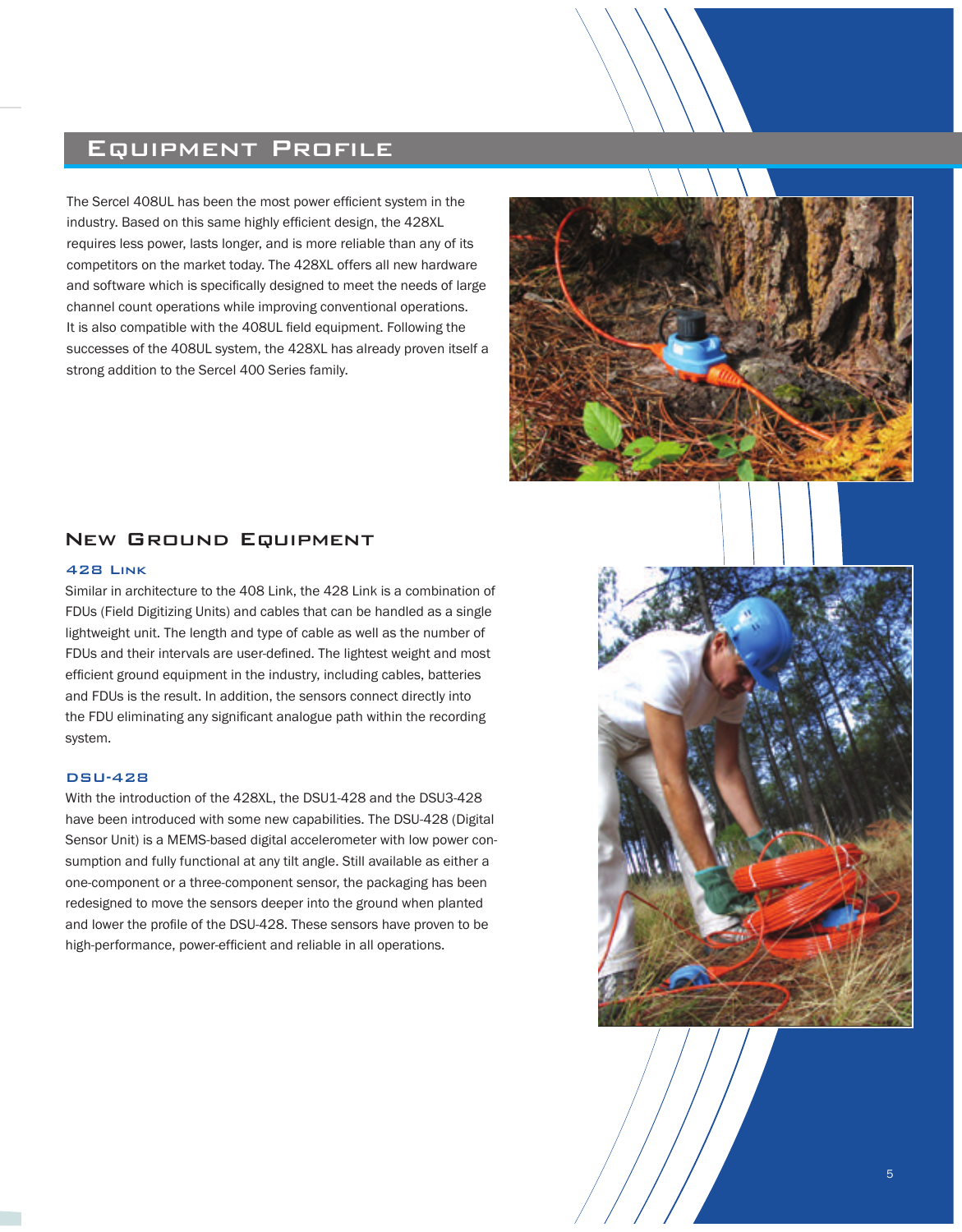# 428XL



*The LAUX is used to connect each line in a 3D spread to the higher speed transverse connection to the recording system.*



### LAUL-LAUX

The line voltage provided to the FDUs and DSUs is supplied through the Link's cables from dedicated field units called LAULs. The power source is a conventional 12-volt battery with a typical capacity of 60 amp/hour. The LAUX is used to connect each line in a 3D spread to the higher speed transverse connection to the recording system. The LAUL and LAUX also ensure the following functions:

- Consolidation of the FDUs or DSUs data for transmission to the recording system
- Buffering of local data
- **Processing of instrument tests**

### 428XL Transverse Cable

Based on an 100 Mbps Ethernet protocol, the 428XL transverse cable is capable of handling 10,000 channels at 2 ms in real-time with only one Crossing Unit (LAUX) per line. With the 428XL, the deployment of such a large amount of channels in the field has never been so easy and has never required such little equipment.

### New Radio Telemetry Option

The 428XL system introduces a new radio telemetry option. With this increased layout flexibility, seismic crews are able to avoid all types of obstacles and achieve greater field efficiency. The 428XL system offers a new data acquisition unit, the LAUR-428 and a transceiver unit, the LRU-428 with the ability to connect either to a 428 line or directly into the recorder.

### LAUR-428

Capable of acquiring up to 30 channels of seismic data at 2 ms sampling rate in real-time, the LAUR-428 offers a high degree of flexibility without compromising the productivity of the operations. Using the 215 MHz – 250 MHz RF bandwidth that has already proven to provide strong propagation characteristics, the LAUR-428 allows data transmission up to 24 km. Equipped with a non-volatile data memory, the LAUR-428 allows temporary storage of acquired channels to avoid data losses in case of transmission or power supply failures.

### LRU-428

Using wireless Line Repeater Units (LRUs) radio transmission can be incorporated into the cable network. The line cable, or the transverse cable, may be interrupted at any point and connected to another line or transverse cable using a pair of LRUs. They can be used to extend a portion of cable spread or to relay radio transmission from point to point. The LRU-428 acts also as a master of radio cells composed of several LAURs. Each LRU-428 can receive up to 240 channels at 2ms in real-time and connect either to a 428 line or directly into the recorder.

### Laser Link

The laser link is a wireless bridge relying on infrared laser transceivers therefore not requiring any frequency licensing. It can be used to relay the data from a line or a transverse, over a distance of up to 2,000 m in clear conditions.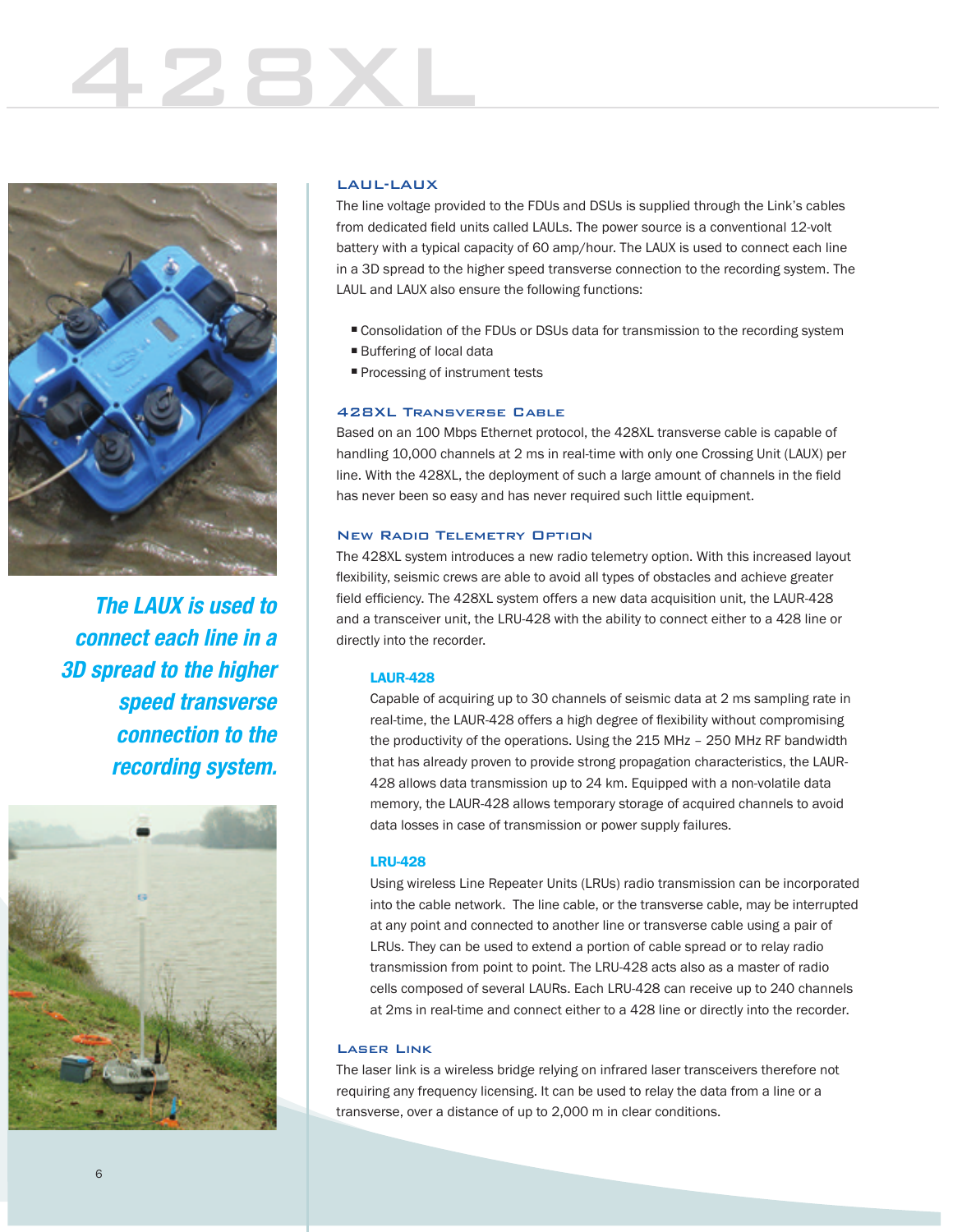### New Central Unit

### e-428 System Software

To accompany the exciting new developments in field equipment and telemetry, Sercel's seismic network software also displays some important improvements including an all new user interface. Named e-428, this software, based on a client/ server architecture, totally controls the spread and the operations. It also performs all the requested computations (stacks, correlations) before recording data onto tapes or disks. Supported software platforms for the e-428 system include Windows, Linux and Solaris. The supported hardware platforms include PC and Sun. Taking benefits of its client/server architecture, e-428 allows secured remote access through Internet connections.

### LCI-428

Interface between the spread and the e-428 client/server architecture, the LCI-428 supports as much as 10,000 channels in real-time at 2 ms sampling rate. This compact unit (483 mm x 421 mm x 86 mm and 4.1 kg) (19 in x 16.5 in x 3.4 in and 9.0 lbs) acts as a router between the seismic data acquired in the field and the highspeed Ethernet network of the e-428 software. The LCI-428 also interfaces peripheral equipment such as the source controllers. Up to 10 LCI-428 can be linked together to handle up to 100,000 channels in real-time at 2 ms.